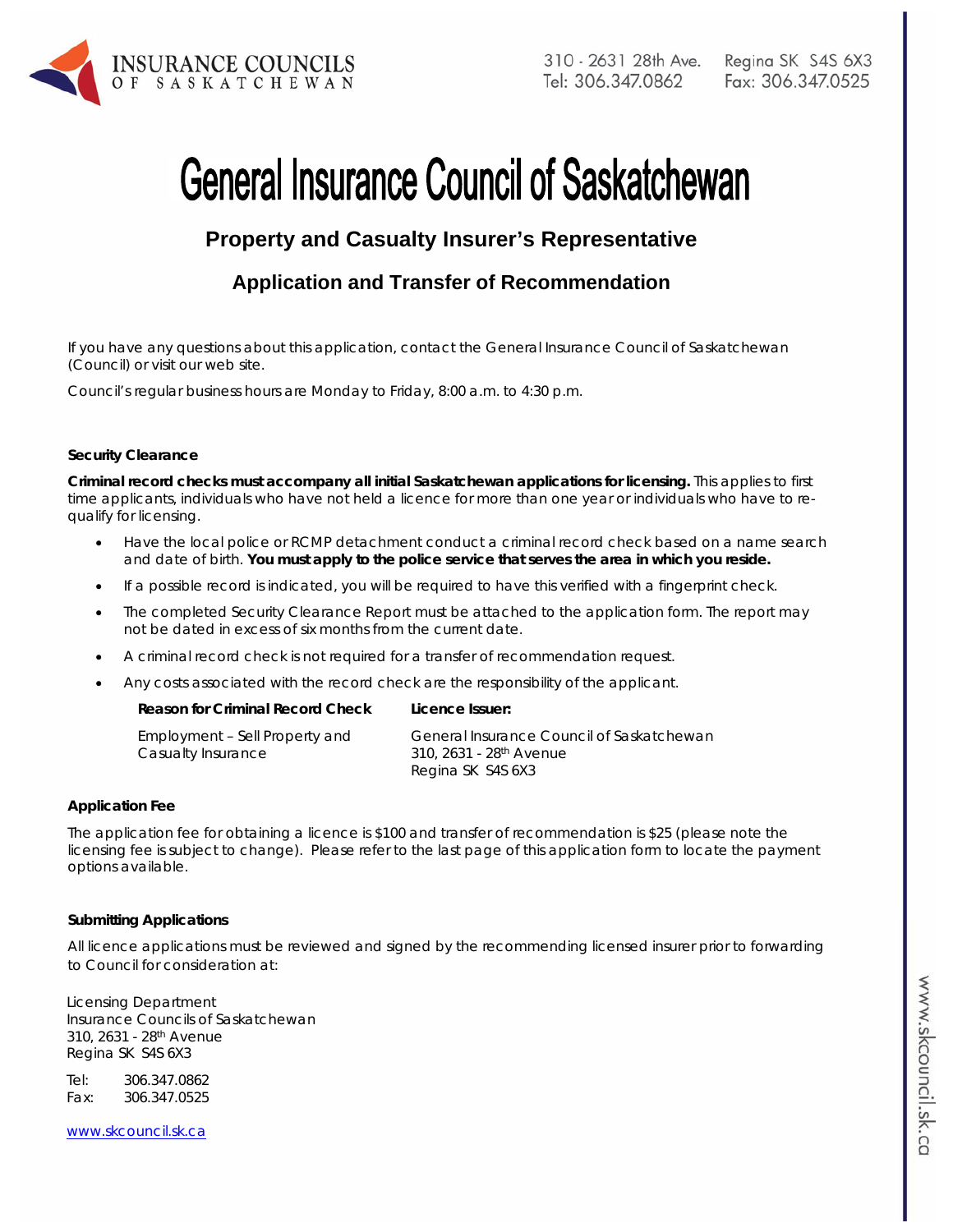

| For office use only<br>Licence Number<br>Date Issued<br>Date Processed                                                                                                                                                                                                                                                                                                                                                                                  | <b>Received Date</b> |                                 |                                                             |
|---------------------------------------------------------------------------------------------------------------------------------------------------------------------------------------------------------------------------------------------------------------------------------------------------------------------------------------------------------------------------------------------------------------------------------------------------------|----------------------|---------------------------------|-------------------------------------------------------------|
|                                                                                                                                                                                                                                                                                                                                                                                                                                                         |                      |                                 |                                                             |
|                                                                                                                                                                                                                                                                                                                                                                                                                                                         |                      | $\square$ Male                  |                                                             |
| Legal First Name (in full)                                                                                                                                                                                                                                                                                                                                                                                                                              |                      |                                 |                                                             |
|                                                                                                                                                                                                                                                                                                                                                                                                                                                         | Maiden Name          |                                 |                                                             |
| 1. Are you a permanent resident or citizen of Canada?<br>$\Box$ Yes<br>$\Box$ No<br>If you answered yes, do not complete question 2.<br>$\Box$ Yes<br>$\Box$ No<br>2. Are you a citizen of another country that holds a valid work permit or Immigrant Visa in<br>Canada? If yes, please attach a copy.<br>If you answered no to either question, please provide an explanation on a separate sheet of paper and attach it<br>to this application form. |                      |                                 |                                                             |
|                                                                                                                                                                                                                                                                                                                                                                                                                                                         |                      |                                 |                                                             |
| Province/State<br>Personal Fax                                                                                                                                                                                                                                                                                                                                                                                                                          | Personal Cell        |                                 |                                                             |
|                                                                                                                                                                                                                                                                                                                                                                                                                                                         |                      | Date of Birth<br>month day year | $\square$ Female<br>Legal Middle Name(s)<br>Postal/Zip Code |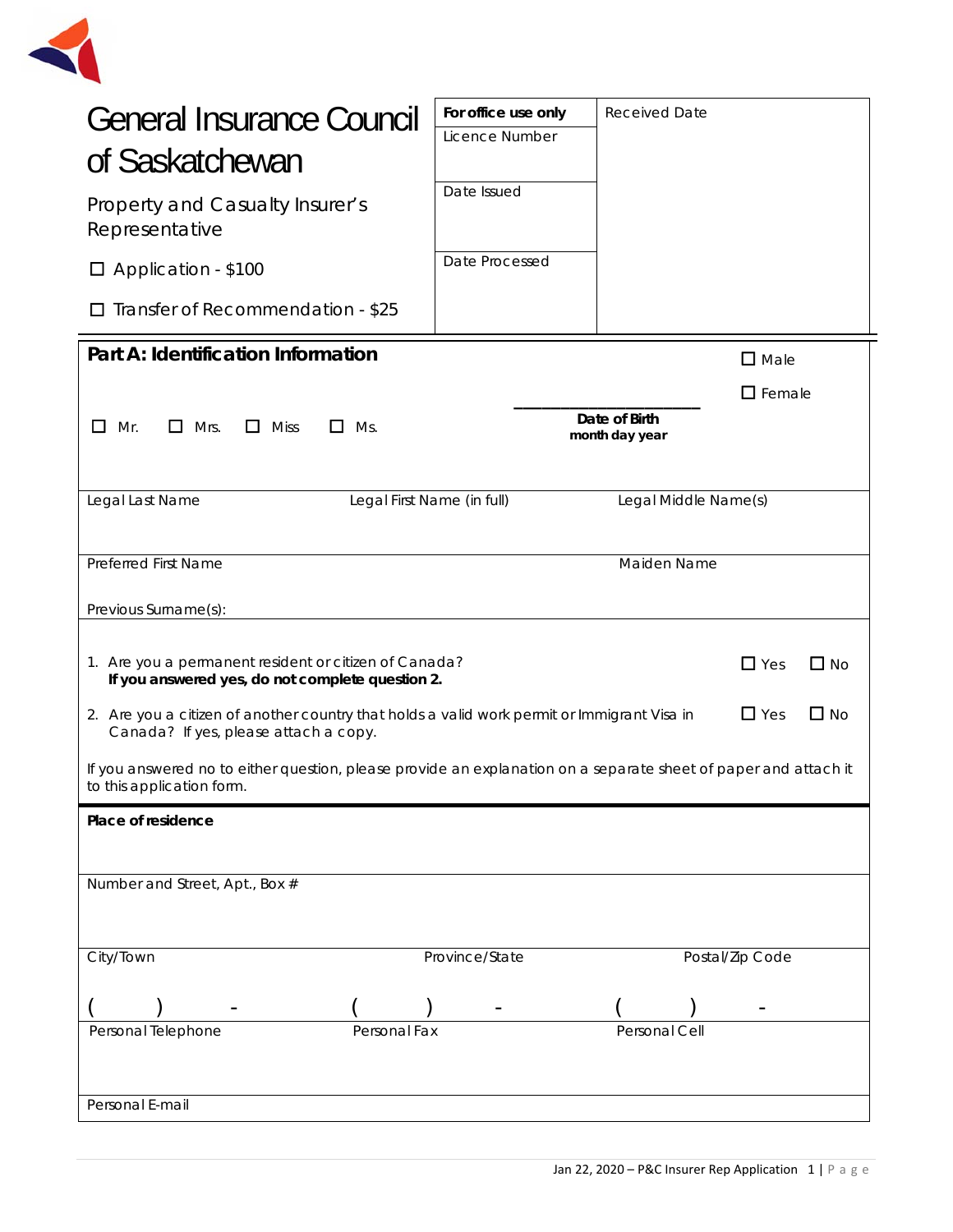

| Name of insurer and business address where you will be employed. This is the address mail will be sent to.                                                                                   |                                                                                                                                                     |                     |                                                                                                        |               |
|----------------------------------------------------------------------------------------------------------------------------------------------------------------------------------------------|-----------------------------------------------------------------------------------------------------------------------------------------------------|---------------------|--------------------------------------------------------------------------------------------------------|---------------|
|                                                                                                                                                                                              |                                                                                                                                                     |                     |                                                                                                        |               |
| Insurer's Name                                                                                                                                                                               |                                                                                                                                                     |                     |                                                                                                        |               |
|                                                                                                                                                                                              |                                                                                                                                                     |                     |                                                                                                        |               |
| Number, Street, Suite # and/or Box #                                                                                                                                                         |                                                                                                                                                     |                     |                                                                                                        |               |
|                                                                                                                                                                                              |                                                                                                                                                     |                     |                                                                                                        |               |
| City/Town                                                                                                                                                                                    |                                                                                                                                                     | Province/State      | Postal/Zip Code                                                                                        |               |
|                                                                                                                                                                                              |                                                                                                                                                     |                     |                                                                                                        |               |
|                                                                                                                                                                                              | ext                                                                                                                                                 |                     |                                                                                                        |               |
| <b>Business Telephone</b>                                                                                                                                                                    |                                                                                                                                                     | <b>Business Fax</b> |                                                                                                        |               |
|                                                                                                                                                                                              |                                                                                                                                                     |                     |                                                                                                        |               |
| <b>Business E-mail</b>                                                                                                                                                                       |                                                                                                                                                     |                     |                                                                                                        |               |
| Part B: Other Recognized Designations and/or Education Obtained                                                                                                                              |                                                                                                                                                     |                     |                                                                                                        |               |
| Highest level of education obtained                                                                                                                                                          |                                                                                                                                                     |                     |                                                                                                        |               |
|                                                                                                                                                                                              | $\Box$ Other<br>$\Box$ GED                                                                                                                          |                     |                                                                                                        |               |
| $\Box$ High School Diploma                                                                                                                                                                   |                                                                                                                                                     |                     |                                                                                                        |               |
| Please identify all insurance designations you currently hold. Attach a copy of the certificates of completion or<br>diplomas to this application.                                           |                                                                                                                                                     |                     |                                                                                                        |               |
|                                                                                                                                                                                              |                                                                                                                                                     |                     |                                                                                                        |               |
| Part C: Examination and/or Experience Information                                                                                                                                            |                                                                                                                                                     |                     |                                                                                                        |               |
| An application for licence will not be accepted unless the applicant has passed the qualifying examination(s)                                                                                |                                                                                                                                                     |                     |                                                                                                        |               |
| and provides supporting documentation of successful completion.                                                                                                                              |                                                                                                                                                     |                     |                                                                                                        |               |
| 1. I have satisfied the following requirements: (Place a check mark in the boxes that apply to this application)                                                                             |                                                                                                                                                     |                     |                                                                                                        |               |
| $\Box$ I have successfully passed the General Insurance Council Bylaw Examination; and                                                                                                       |                                                                                                                                                     |                     |                                                                                                        |               |
| П                                                                                                                                                                                            | I have successfully completed the Restricted Auto Course(s) and Examination(s); and                                                                 |                     |                                                                                                        |               |
| $\Box$                                                                                                                                                                                       | I have successfully completed the Fundamentals of Insurance Course and Examination through the<br>Insurance Brokers Association of Saskatchewan; or |                     |                                                                                                        |               |
| □<br>the ILS Learning Corporation; or                                                                                                                                                        |                                                                                                                                                     |                     | I have successfully completed the Introduction of General Insurance Program and Examination offered by |               |
| I have successfully completed the following CAIB Courses<br>$\Box$<br>and Examinations; or                                                                                                   |                                                                                                                                                     | $\Box$ CAIB 1       | CAB2<br>$\Box$ CAIB 3                                                                                  | $\Box$ CAIB 4 |
| $\Box$<br>I have successfully completed Insurance Institute of Canada (IIC) Courses and Examinations.                                                                                        |                                                                                                                                                     |                     |                                                                                                        |               |
| ப                                                                                                                                                                                            |                                                                                                                                                     |                     |                                                                                                        |               |
| Note 1: Individuals must apply for a licence within one year from the date of successful completion of the examination(s).                                                                   |                                                                                                                                                     |                     |                                                                                                        |               |
| Note 2: An individual applying for a licence, who has not held an active licence in any jurisdiction in Canada during the past<br>two consecutive years, will be considered a new applicant. |                                                                                                                                                     |                     |                                                                                                        |               |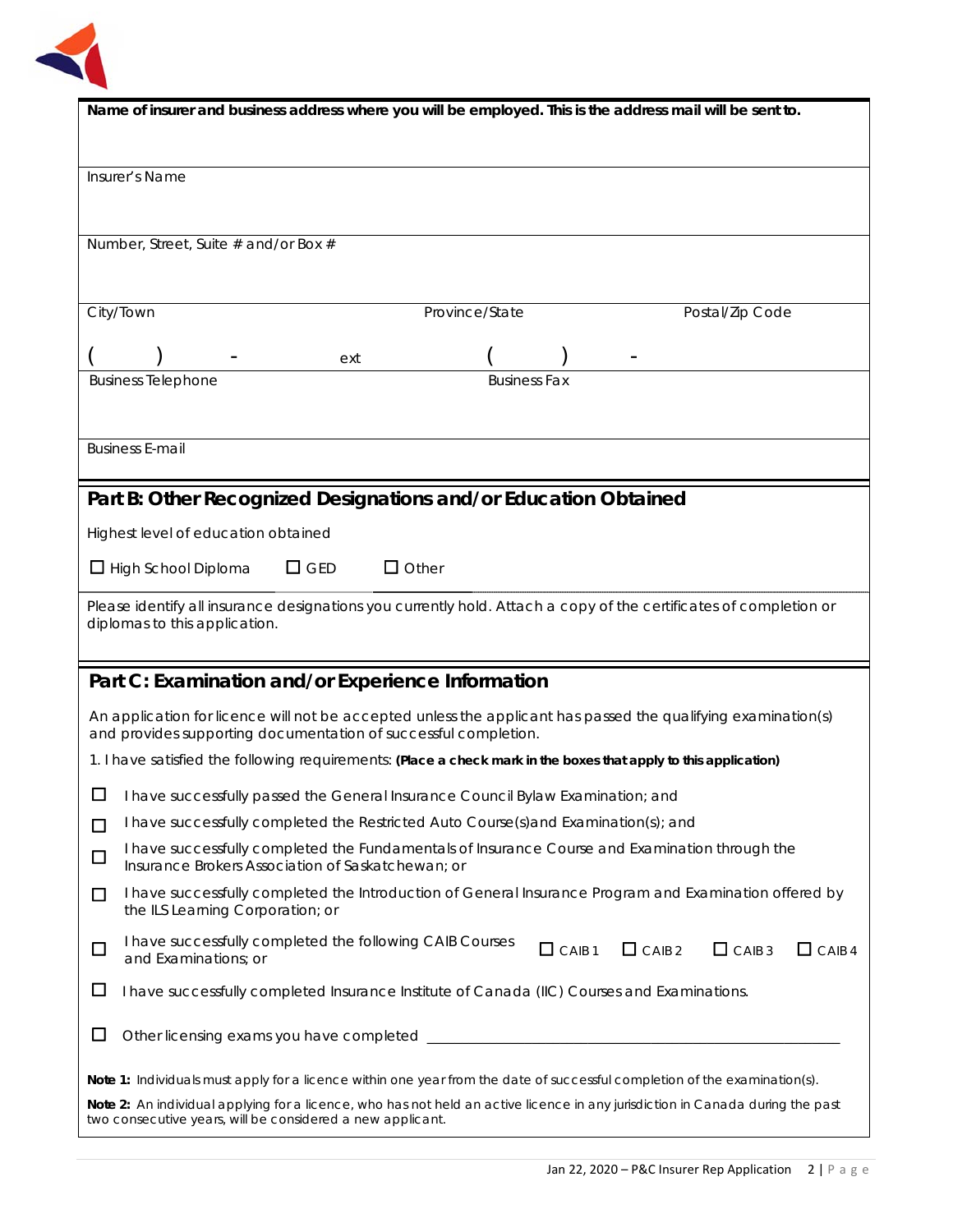

## **Part D: Background**

The following are questions relevant to *The Insurance Act* (Act) regarding trustworthiness and suitability to be licensed.

Please read these questions carefully to ensure all responses are accurate. Inaccurate answers may be considered a material misstatement.

**For any questions where disclosure is required, please provide complete details on a separate sheet of paper and attach to the application form.**

| $\mathbf 1$ . | Have you ever held an insurance or adjuster<br>licence in Saskatchewan, or anywhere in<br>Canada or in the world?<br>$\Box$ Nothing to Disclose<br>$\Box$ Disclosure attached<br>If yes, please provide information about licence year,<br>licence class and jurisdiction.                                                                                                                                                                          | Have you ever been the subject of receivership and/or<br>5.<br>bankruptcy proceedings, including consumer<br>proposals?<br>$\Box$ Nothing to Disclose<br>$\Box$ Disclosure attached<br>If yes, please provide an explanation of the circumstances<br>and a complete copy of the documents involved.<br>This question applies to you personally AND any company in<br>which you are/were a principal shareholder, officer or director<br>or designated representative.                                                                                                                                                                                                   |
|---------------|-----------------------------------------------------------------------------------------------------------------------------------------------------------------------------------------------------------------------------------------------------------------------------------------------------------------------------------------------------------------------------------------------------------------------------------------------------|-------------------------------------------------------------------------------------------------------------------------------------------------------------------------------------------------------------------------------------------------------------------------------------------------------------------------------------------------------------------------------------------------------------------------------------------------------------------------------------------------------------------------------------------------------------------------------------------------------------------------------------------------------------------------|
| 2.            | Has any licence or registration held by you as an<br>insurance agent, adjuster or for selling any other<br>financial products, ever been suspended or<br>revoked for cause, anywhere in Canada or in<br>the world?<br>$\Box$ Nothing to Disclose<br>$\Box$ Disclosure attached<br>This question applies to you personally AND any<br>company in which you are/were a principal<br>shareholder, officer or director or designated<br>representative. | Have you ever been the subject of any complaint,<br>6.<br>investigation, sanction or disciplinary action, including<br>but not limited to a letter of warning, caution, fine, etc.,<br>by any financial services regulator, federal regulator<br>(e.g., FINTRAC, CRA, CRTC, Privacy Commissioner, etc.)<br>insurer or any other financial services company with<br>which you hold/held a contract, in Canada or<br>anywhere in the world?<br>$\Box$ Nothing to Disclose<br>$\Box$ Disclosure attached<br>This question applies to you personally AND any company in<br>which you are/were a principal shareholder, officer or director<br>or designated representative. |
| 3.            | Have you ever been refused an insurance or<br>adjuster licence or other licence or registration<br>for selling financial products or adjusting claims<br>in Canada or anywhere in the world?<br>$\Box$ Nothing to Disclose<br>$\Box$ Disclosure attached<br>This question applies to you personally AND any<br>company in which you are/were a principal<br>shareholder, officer or director or designated<br>representative.                       | Have you ever been investigated, charged or<br>7.<br>convicted of any criminal or quasi-criminal offence, in<br>Canada or anywhere in the world?<br>$\Box$ Nothing to Disclose<br>$\Box$ Disclosure attached<br>This question applies to you personally AND any company in<br>which you are/were a principal shareholder, officer or director<br>or designated representative.                                                                                                                                                                                                                                                                                          |
| 4.            | Do you currently or plan to engage in any<br>business or occupation other than the insurance<br>or adjusting business?<br>$\Box$ Disclosure attached<br>$\Box$ Nothing to Disclose<br>Please provide the name of the business, occupation<br>details, supervisory responsibilities and date of<br>employment.<br>This would include any business that requires a<br>licence or registration or is corporately registered.                           | 8.<br>Have you ever been the subject of any type of legal<br>action, including but not limited to, class action lawsuits<br>or civil actions respecting the business of insurance<br>including adjusting, or any other financial service in<br>Canada or anywhere in the world?<br>$\Box$ Nothing to Disclose<br>$\Box$ Disclosure attached<br>This question applies to you personally AND any company in<br>which you are/were a principal shareholder, officer or director<br>or designated representative.                                                                                                                                                           |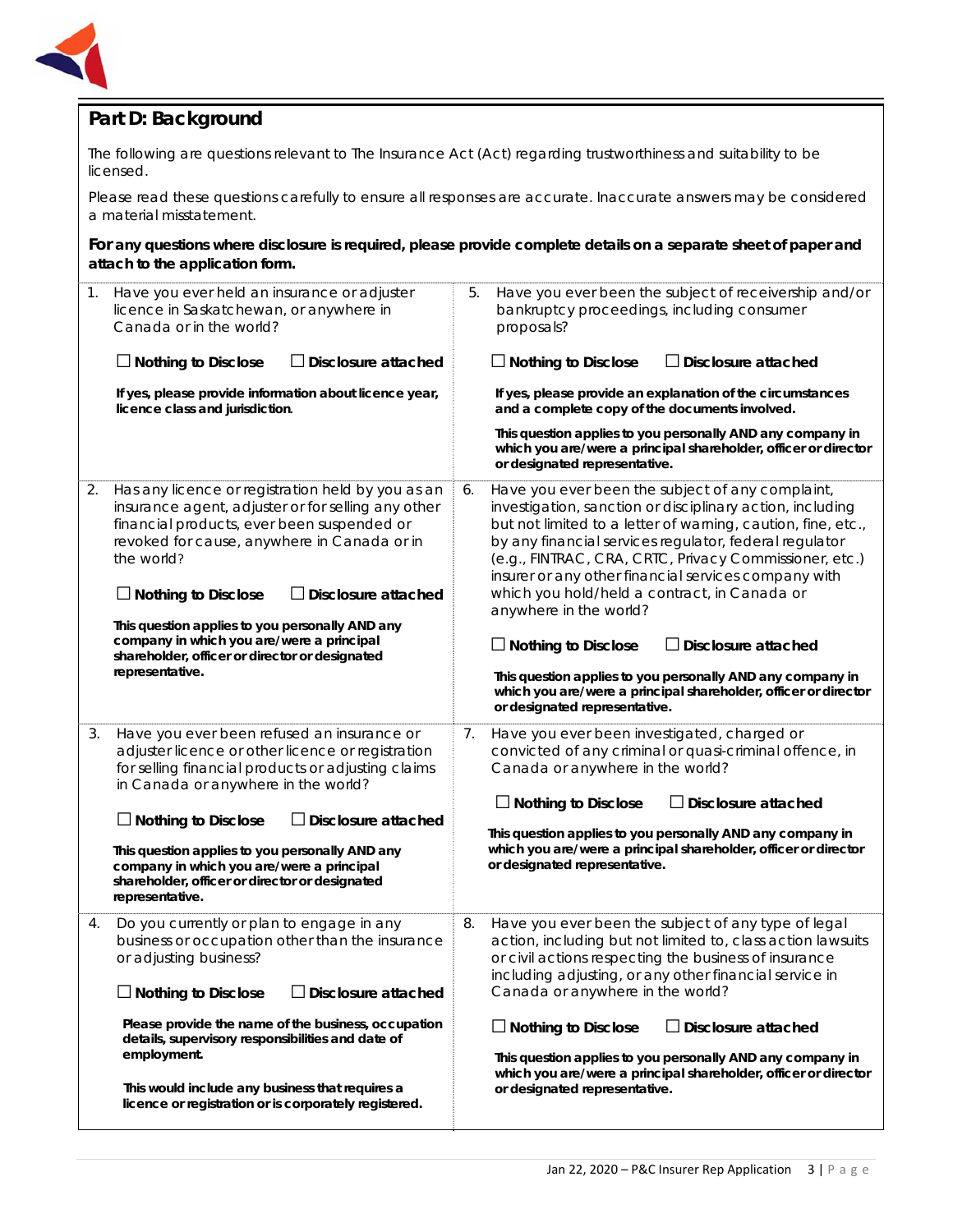

| <b>Part E: Non-Resident Applicants</b>                                                                                                                                                                                                                         |  |  |  |
|----------------------------------------------------------------------------------------------------------------------------------------------------------------------------------------------------------------------------------------------------------------|--|--|--|
| 1. Saskatchewan address for service as required by subsection 10-1(3) of The Insurance Regulations.                                                                                                                                                            |  |  |  |
| <b>SK</b>                                                                                                                                                                                                                                                      |  |  |  |
| Street Address (Box #'s will not be accepted)<br>City/Town<br>Postal Code<br>Province                                                                                                                                                                          |  |  |  |
| A non-resident applicant whose home jurisdiction has a web based licensee search is not required to<br>2.<br>a)<br>provide a Certificate of Authority/Non-Resident Endorsement. Council will verify the licence status online.                                 |  |  |  |
| A non-resident applicant whose home jurisdiction does not have a web based license search, is required to<br>b)<br>provide a Certificate of Authority/Non-Resident Endorsement with this application.                                                          |  |  |  |
| 3.<br>What date did you obtain your Property & Casualty Licence in your resident<br>month day year<br>jurisdiction?                                                                                                                                            |  |  |  |
| I am required to comply with continuing education requirements in my resident<br>4.<br>$\Box$ Yes $\Box$ No<br>jurisdiction?                                                                                                                                   |  |  |  |
| 5.<br>Non-resident applicants applying for a Property and Casualty licence, who wish to be fully licensed in<br>Saskatchewan, must successfully complete a Council approved Restricted Auto Course and Examination prior<br>to applying for a licence.         |  |  |  |
| Non-resident applicants that will not be selling Auto Insurance in Saskatchewan may have a Property and<br>Casualty licence issued with a restriction prohibiting them from selling and/or supervising auto insurance in<br>Saskatchewan.                      |  |  |  |
| $\Box$ Yes<br>$\Box$ No<br>Will you be selling auto insurance in Saskatchewan?<br>6.                                                                                                                                                                           |  |  |  |
| If yes, please attach copies of your Restricted Auto examination result(s).                                                                                                                                                                                    |  |  |  |
|                                                                                                                                                                                                                                                                |  |  |  |
| If no, please complete the following:                                                                                                                                                                                                                          |  |  |  |
|                                                                                                                                                                                                                                                                |  |  |  |
| I, the applicant, confirm that I will not be selling auto insurance in Saskatchewan and am aware that a restriction<br>will be placed on my licence restricting me from transacting and/or supervising anyone who transacts auto<br>insurance in Saskatchewan. |  |  |  |
| X<br>X                                                                                                                                                                                                                                                         |  |  |  |
| Signature of applicant<br>Date Signed                                                                                                                                                                                                                          |  |  |  |
| X                                                                                                                                                                                                                                                              |  |  |  |
| Print name of applicant                                                                                                                                                                                                                                        |  |  |  |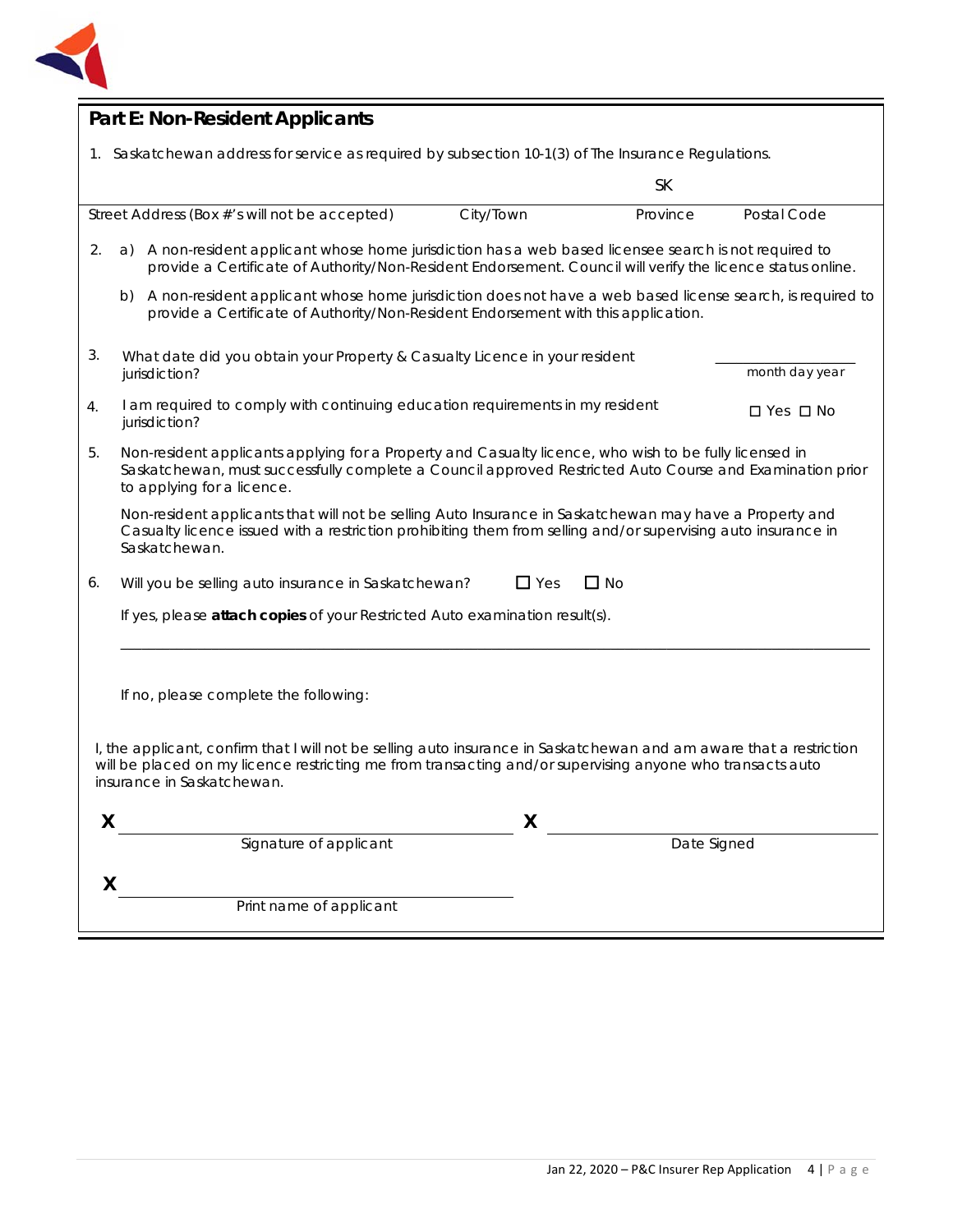

## **Part F: Consent to the Collection, Use and Disclosure of Information**

By applying for an insurance licence, I, the applicant, understand personal information will need to be collected from me and from other sources such as the recommender of the licence, financial service regulators, law enforcement agencies, credit bureaus, insurance companies, previous employers or other organizations in the financial services sector. I, therefore, consent to the collection and use of this personal information for the purpose of determining my suitability for licensing.

I, the applicant, further understand and consent to the disclosure of personal information to the recommender of the licence, financial service regulators, law enforcement agencies, credit bureaus, insurance companies or other organizations in the financial services sector, for the purpose of determining suitability for licensing.

|   | Signature of applicant | Date Signed |  |
|---|------------------------|-------------|--|
| ↗ |                        |             |  |

Print name of applicant

### **Part G: Declaration**

The making of a false statement on this application constitutes a material misstatement and may result in the refusal of this application and the subsequent suspension or cancellation of any licence issued. This application is required to be personally signed by the applicant named herein.

I, \_\_\_\_\_\_\_\_\_\_\_\_\_\_\_\_\_\_\_\_\_\_\_\_\_\_\_\_\_\_\_\_\_\_\_\_\_\_\_, solemnly declare that all statements and answers in the foregoing application including attachments are true and correct, and I make this solemn declaration conscientiously believing it to be true, and knowing that it is of the same force and effect as if made under oath.

**X X**

Signature of applicant The Contract of Applicant Date Signed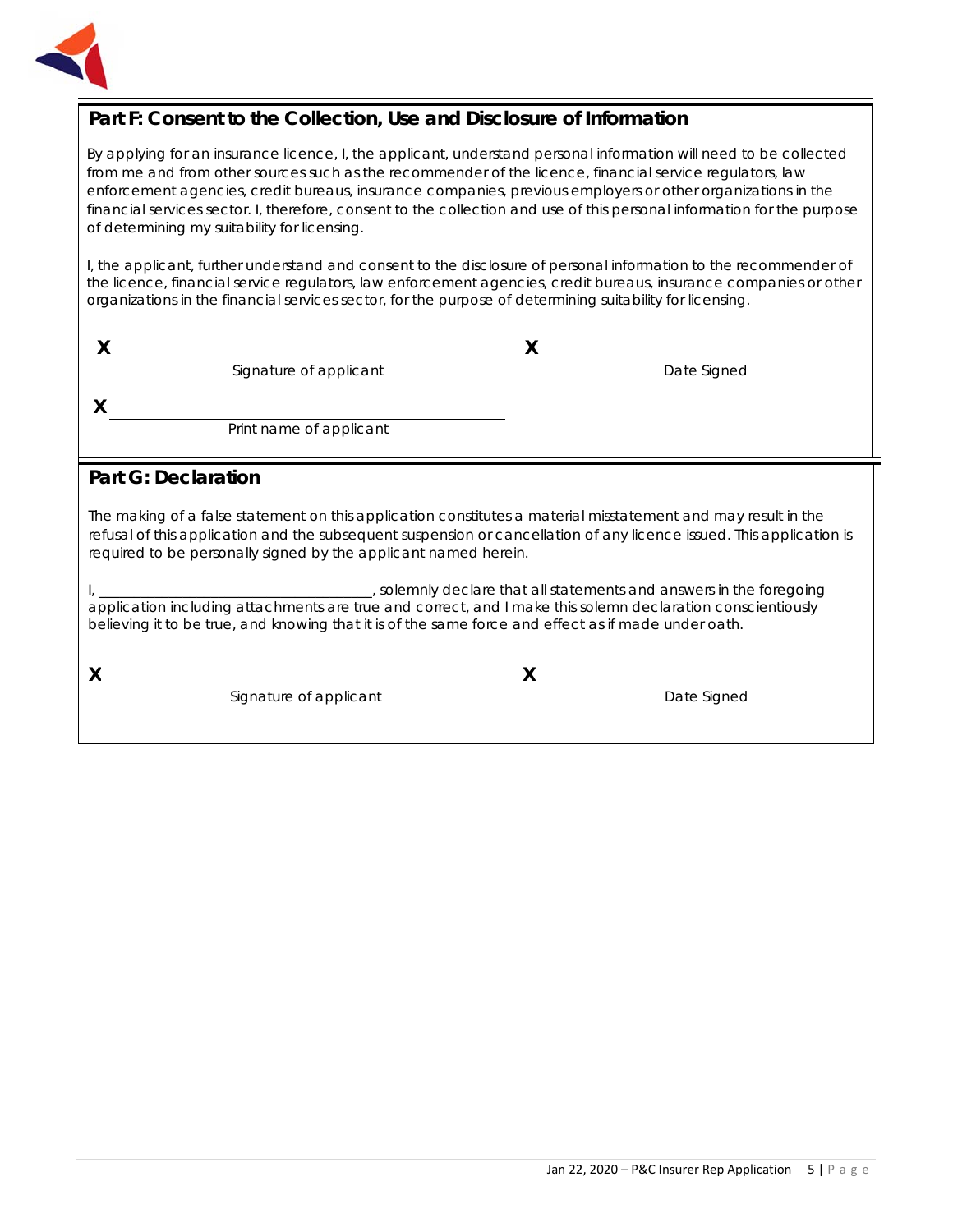

| Part H: Recommender Declaration                                                                                                                                                                                           |  |  |  |
|---------------------------------------------------------------------------------------------------------------------------------------------------------------------------------------------------------------------------|--|--|--|
| To be completed by the licensed insurer that is recommending you.                                                                                                                                                         |  |  |  |
| Applicant's Name<br>is hereby recommended to act as a representative for the insurer named herein.<br><b>Please Print</b>                                                                                                 |  |  |  |
| The recommender certifies that the qualifications and business record of the applicant have been investigated<br>and that the applicant is suitable to receive a licence.                                                 |  |  |  |
| To the best of my knowledge, information and belief, all statements and answers contained in the foregoing<br>application are true and correct, and that the applicant has completed this application.                    |  |  |  |
| IT IS UNDERSTOOD THAT IF THE APPLICANT NAMED HEREIN IS TERMINATED BY US, WRITTEN NOTICE, INCLUDING THE<br>REASONS FOR TERMINATION, WILL BE GIVEN TO THE GENERAL INSURANCE COUNCIL OF SASKATCHEWAN,<br><b>IMMEDIATELY.</b> |  |  |  |
| Print Legal Name of Recommender                                                                                                                                                                                           |  |  |  |
| Authorized Official/Delegate Signature<br>Date Signed                                                                                                                                                                     |  |  |  |
|                                                                                                                                                                                                                           |  |  |  |
| <b>E-mail Address</b><br>Telephone<br>Fax                                                                                                                                                                                 |  |  |  |

**THE ABOVE APPLICANT WILL NOT ACT AS AN INSURER'S REPRESENTATIVE UNTIL THE LICENCE IS ISSUED**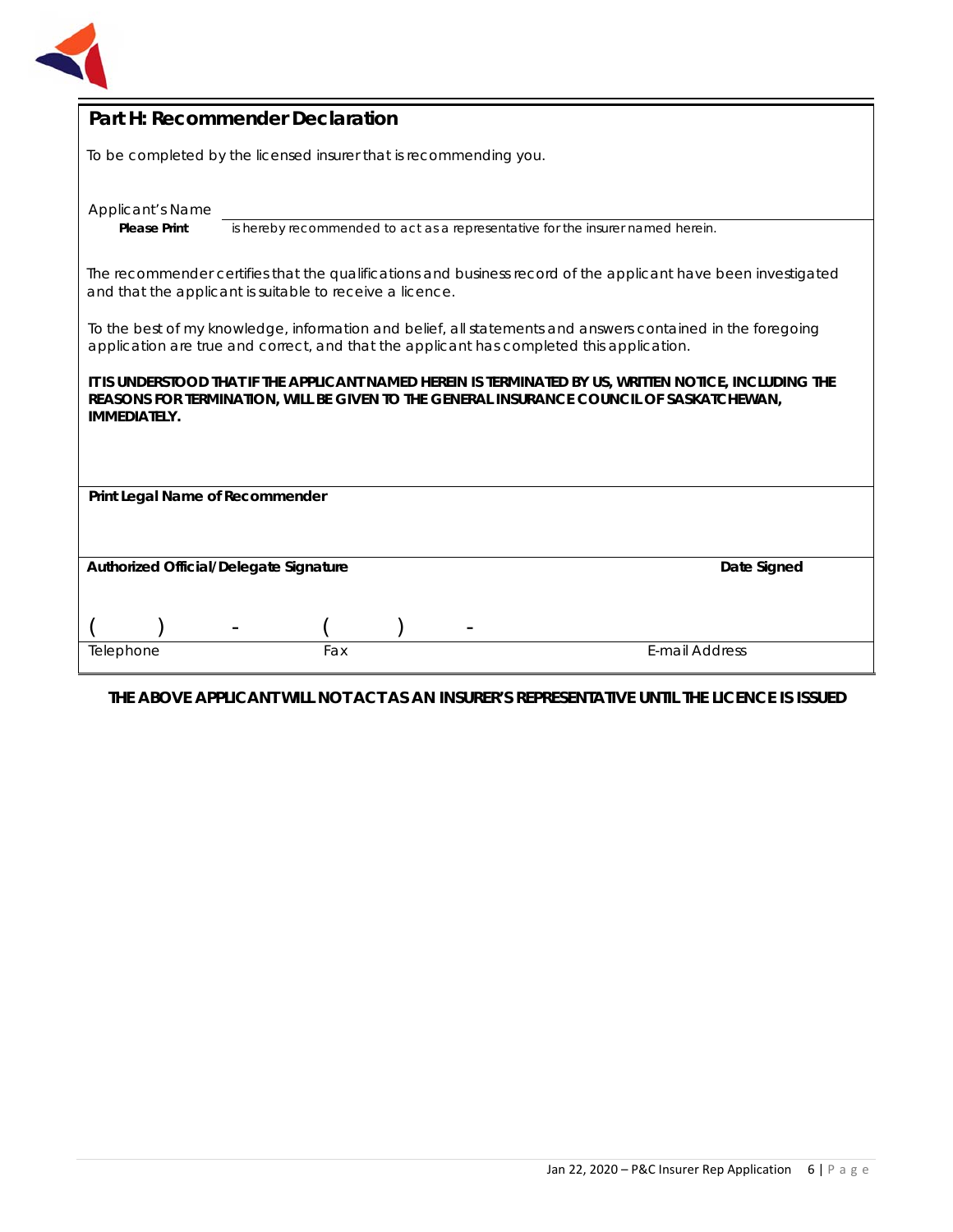



#### **Attachments to the application form**

Part A -- copy of your valid work permit or Immigrant Visa, and details, if applicable Part B & C – copies of all necessary documentation Part D – If you have answered yes, provide all documentation Provide Security Clearance Report Payment of licence fee

| Payment information (Please choose a payment option below) |                                                |                                                                                                                                             |  |
|------------------------------------------------------------|------------------------------------------------|---------------------------------------------------------------------------------------------------------------------------------------------|--|
|                                                            | Cheque or money order enclosed for full amount | Make cheque or money order payable to the:<br>Insurance Councils of Saskatchewan.<br>An NSF charge of \$25 will apply for returned cheques. |  |
|                                                            | Charge credit card for the full amount         |                                                                                                                                             |  |
|                                                            | <b>VISA</b>                                    | Card Number                                                                                                                                 |  |
|                                                            |                                                |                                                                                                                                             |  |
|                                                            | MasterCard<br>$\mathsf{L}$                     | Expiry Date (MM/YY)                                                                                                                         |  |
|                                                            |                                                |                                                                                                                                             |  |
|                                                            |                                                | Signature                                                                                                                                   |  |
|                                                            |                                                | Print name of applicant                                                                                                                     |  |

Licensing Department Insurance Councils of Saskatchewan 310, 2631 - 28th Avenue Regina SK S4S 6X3

Tel: 306.347.0862 Fax: 306.347.0525

www.skcouncil.sk.ca